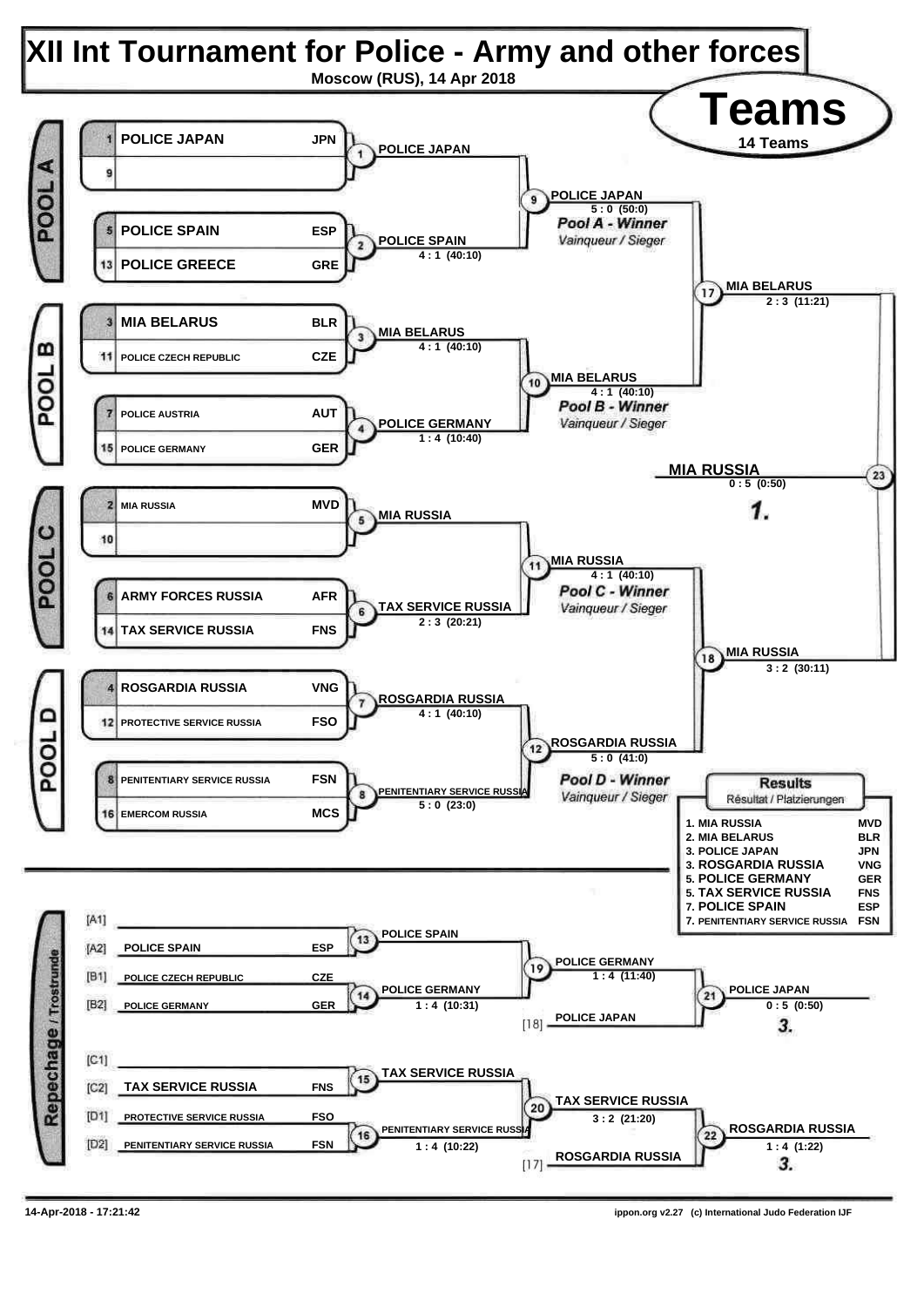



| Category      | <b>ESP</b>                    | <b>Scores</b>          | <b>Score</b> | <b>Wins</b>    | <b>Wins</b>    | <b>Score</b> | <b>Scores</b> | <b>GRE</b>                     | <b>Duration</b> |
|---------------|-------------------------------|------------------------|--------------|----------------|----------------|--------------|---------------|--------------------------------|-----------------|
| $-66$ kg      | <b>DIAZ GONZALEZ, Amador</b>  | W<br>P                 | (10)         | 1              | $\overline{0}$ |              | W<br>P        | PASCHALIDIS, Panagiotis        | 1:12            |
| $-73$ kg      | <b>MATEO ARBELO, David</b>    | W<br>P.                | (10)         | 1              | $\overline{0}$ |              | W<br>P        | <b>ZARMAKOUPIS, Athanasios</b> | 2:21            |
| $-81$ kg      | JIMENEZ BELOSO, Pablo Jose    | W<br>P                 |              | $\overline{0}$ |                | (10)         | W<br>P        | <b>RAIDOS, Nikolaos</b>        | 3:34            |
| $-90$ kg      | <b>DIAZ MIRANDA, Lupicino</b> | W<br>P<br>$\mathbf{1}$ | (10)         | 1              | $\overline{0}$ |              | W             | <b>ZISIS, Vasileios</b>        | 3:51            |
| +90 kg        | <b>SENDON PENA, Santiago</b>  | W<br>P.                | (10)         | 1              | $\overline{0}$ |              | W<br>P        | <b>PETRAKIS, Georgios</b>      | 1:28            |
| <b>Result</b> | <b>Winner: Spain</b>          |                        | (40)         | 4              |                | (10)         |               |                                |                 |

| <b>Time and Date</b><br>_______ | <b>Signature Official</b> | <b>Signature Sports Director</b> | Remark |
|---------------------------------|---------------------------|----------------------------------|--------|
|                                 |                           |                                  |        |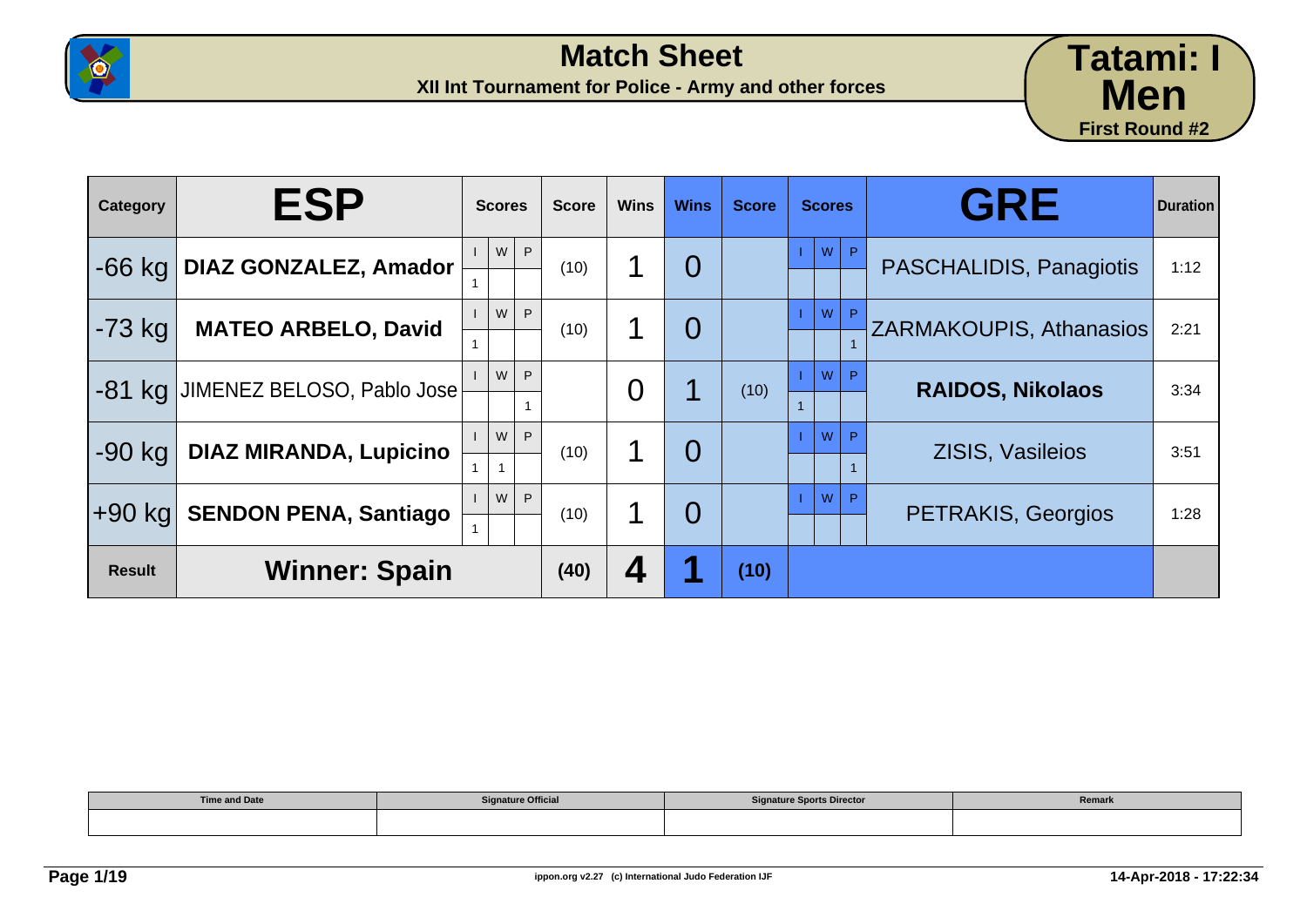



| Category      | <b>BLR</b>                  | <b>Scores</b> | <b>Score</b> | <b>Wins</b>    | <b>Wins</b>    | <b>Score</b> | <b>Scores</b>                       | <b>CZE</b>              | <b>Duration</b> |
|---------------|-----------------------------|---------------|--------------|----------------|----------------|--------------|-------------------------------------|-------------------------|-----------------|
| $-66$ kg      | NOVIKAU, Siarhei            | W<br>P        |              | $\overline{0}$ |                | (10)         | W<br>$\mathsf{P}$<br>$\overline{2}$ | <b>KRTYAN, Sergei</b>   | 4:29            |
| $-73$ kg      | <b>MARUDAU, Aliaksandr</b>  | W<br>P        | (10)         | 1              | $\overline{0}$ |              | W<br>P                              | <b>SOTULAR, Lubomir</b> | 2:34            |
| $-81$ kg      | <b>ZHDAN, Siarhei</b>       | W<br>P        | (10)         | 1              | $\overline{0}$ |              | W<br>P                              | <b>HUBINKA, Martin</b>  | 3:45            |
| $-90$ kg      | <b>STSEPANKOU, Aliaksey</b> | P<br>W        | (10)         | 1              | $\overline{0}$ |              | W<br>P                              | VESELY, Tomas           | 1:54            |
| ∣+90 kg       | <b>RYBAK, Yury</b>          | W<br>P        | (10)         | 1              | $\overline{0}$ |              | W<br>P                              | <b>KOBZA, Tomas</b>     | 2:35            |
| <b>Result</b> | <b>Winner: Belarus</b>      |               | (40)         | 4              |                | (10)         |                                     |                         |                 |

| <b>Time and Date</b> | <b>Signature Official</b> | <b>Signature Sports Director</b> | Remark |
|----------------------|---------------------------|----------------------------------|--------|
|                      |                           |                                  |        |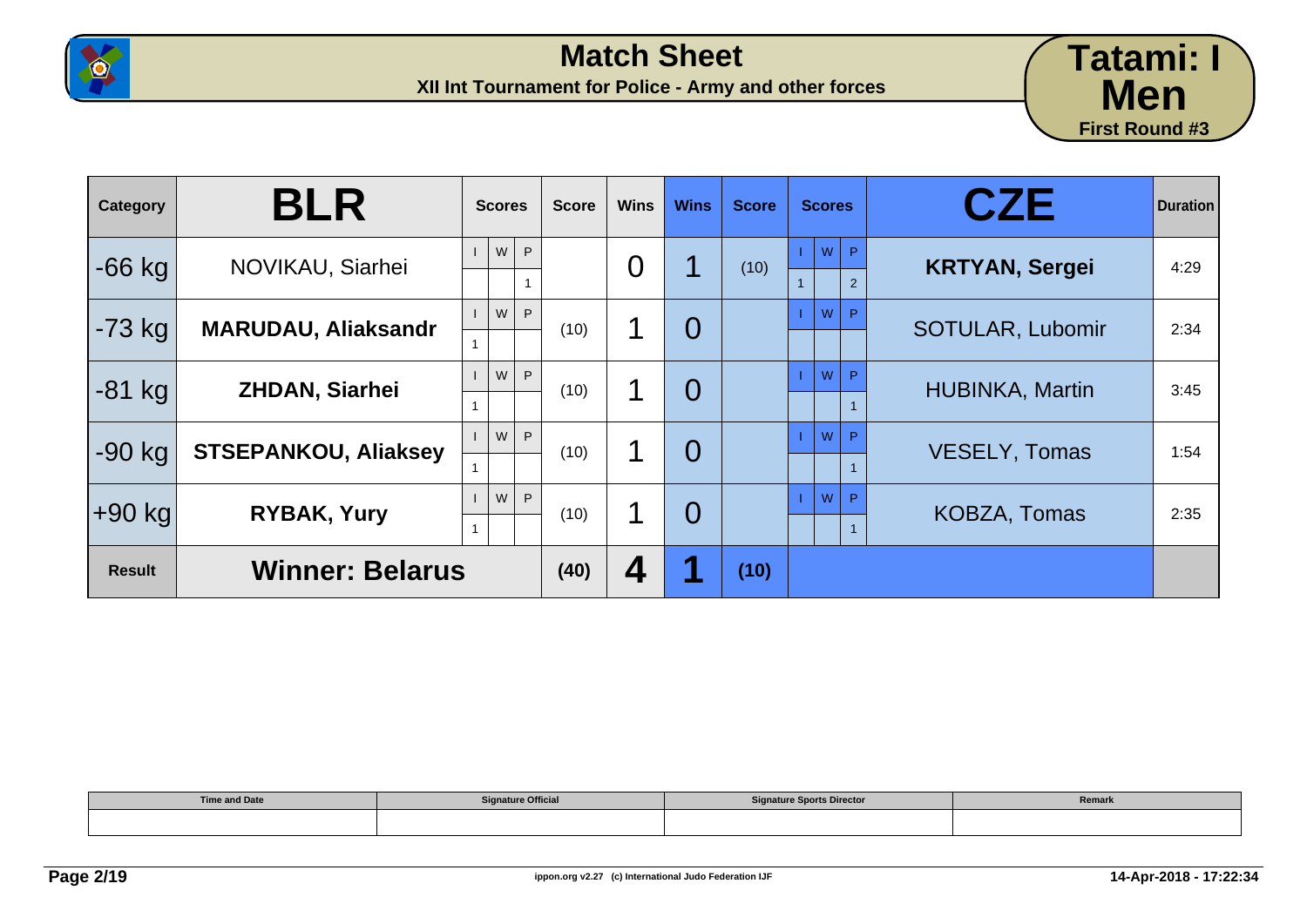



| Category      | <b>AUT</b>                 | <b>Scores</b>             | <b>Score</b> | <b>Wins</b>    | <b>Wins</b>    | <b>Score</b> | <b>Scores</b>                  | <b>GER</b>                   | <b>Duration</b> |
|---------------|----------------------------|---------------------------|--------------|----------------|----------------|--------------|--------------------------------|------------------------------|-----------------|
| $-66$ kg      | <b>SCHMOELZER, Hermann</b> | W<br>P.<br>$\overline{2}$ |              | $\overline{0}$ |                | (10)         | ${\sf W}$<br>P<br>$\mathbf{1}$ | <b>SERGEEV, Vitaliy</b>      | 3:12            |
| $-73$ kg      | <b>WIMBERGER, Markus</b>   | W<br>P.                   | (10)         | 1              | $\overline{O}$ |              | W<br>P                         | <b>STROBEL, Christof</b>     | 3:44            |
| $-81$ kg      | <b>HERZOG, Bernhard</b>    | W<br>P.<br>$\mathbf{1}$   |              | $\overline{0}$ |                | (10)         | W<br>P                         | <b>KUHLKAMP, Marc-Julian</b> | 2:41            |
| $-90$ kg      | SOMMERER, Andreas          | W<br>P                    |              | $\overline{0}$ |                | (10)         | W<br>D                         | <b>PRELLWITZ, Timo</b>       | 2:18            |
| $+90$ kg      | POPP, Philipp              | W<br>P.<br>$\overline{2}$ |              | $\overline{0}$ |                | (10)         | W<br>D                         | <b>JAMET, Marcel</b>         | 3:35            |
| <b>Result</b> |                            |                           | (10)         |                |                | (40)         |                                | <b>Winner: Germany</b>       |                 |

| <b>Time and Date</b> | <b>Signature Official</b> | <b>Signature Sports Director</b> | Remark |
|----------------------|---------------------------|----------------------------------|--------|
|                      |                           |                                  |        |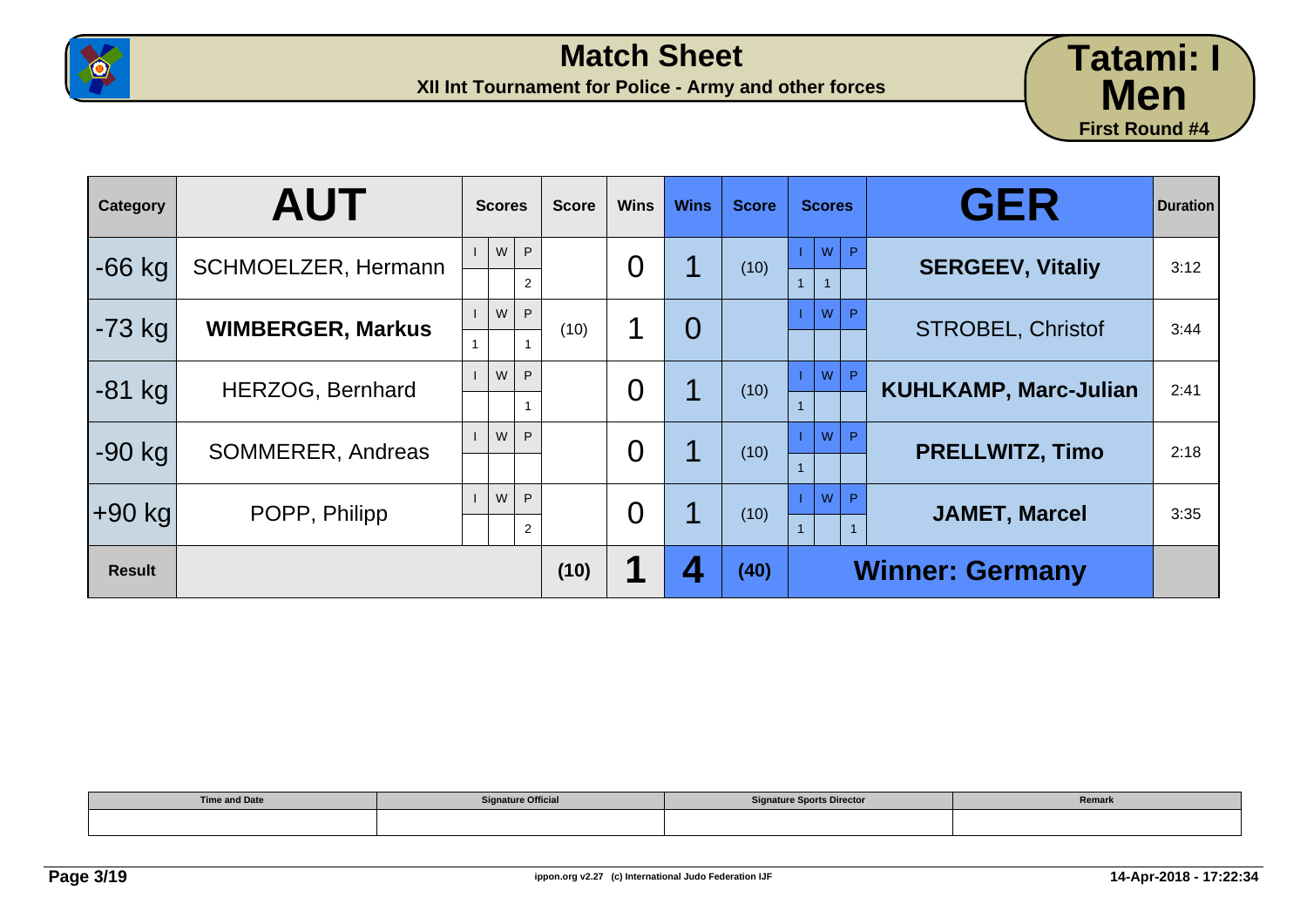



| Category      | <b>AFR</b>                | <b>Scores</b>            | <b>Score</b> | <b>Wins</b> | <b>Wins</b>    | <b>Score</b> | <b>Scores</b> | <b>FNS</b>              | <b>Duration</b> |
|---------------|---------------------------|--------------------------|--------------|-------------|----------------|--------------|---------------|-------------------------|-----------------|
| $-66$ kg      | <b>KUZNETSOV, Nikolay</b> | ${\sf W}$<br>P           | (10)         |             | $\overline{0}$ |              | W<br>P.       | POKRYSHKO, Yaroslav     | 1:03            |
| -73 kg        | NEKHOROSHKOV, Maksim      | W<br>P                   |              | O           |                | (10)         | W<br>P        | <b>TUKO, Dmitri</b>     | 1:11            |
| $-81$ kg      | <b>ANIKIN, Nikolay</b>    | W<br>P                   |              | 0           |                | (1)          | W<br>P        | <b>KARPOV, Anton</b>    | 4:00            |
| $-90$ kg      |                           | W<br>P                   |              | 0           |                | (10)         | W             | <b>FOKA, Andrei</b>     | 1:01            |
| $+90$ kg      | <b>VONOTKOV, Denis</b>    | W<br>P<br>$\overline{1}$ | (10)         | 1           | $\overline{0}$ |              | W<br>P        | <b>SHEPELEV, Eduard</b> | 2:32            |
| <b>Result</b> |                           |                          | (20)         | 2           | 3              | (21)         |               | <b>Winner:</b>          |                 |

| <b>Time and Date</b> | <b>Signature Official</b> | <b>Signature Sports Director</b> | Remark |
|----------------------|---------------------------|----------------------------------|--------|
|                      |                           |                                  |        |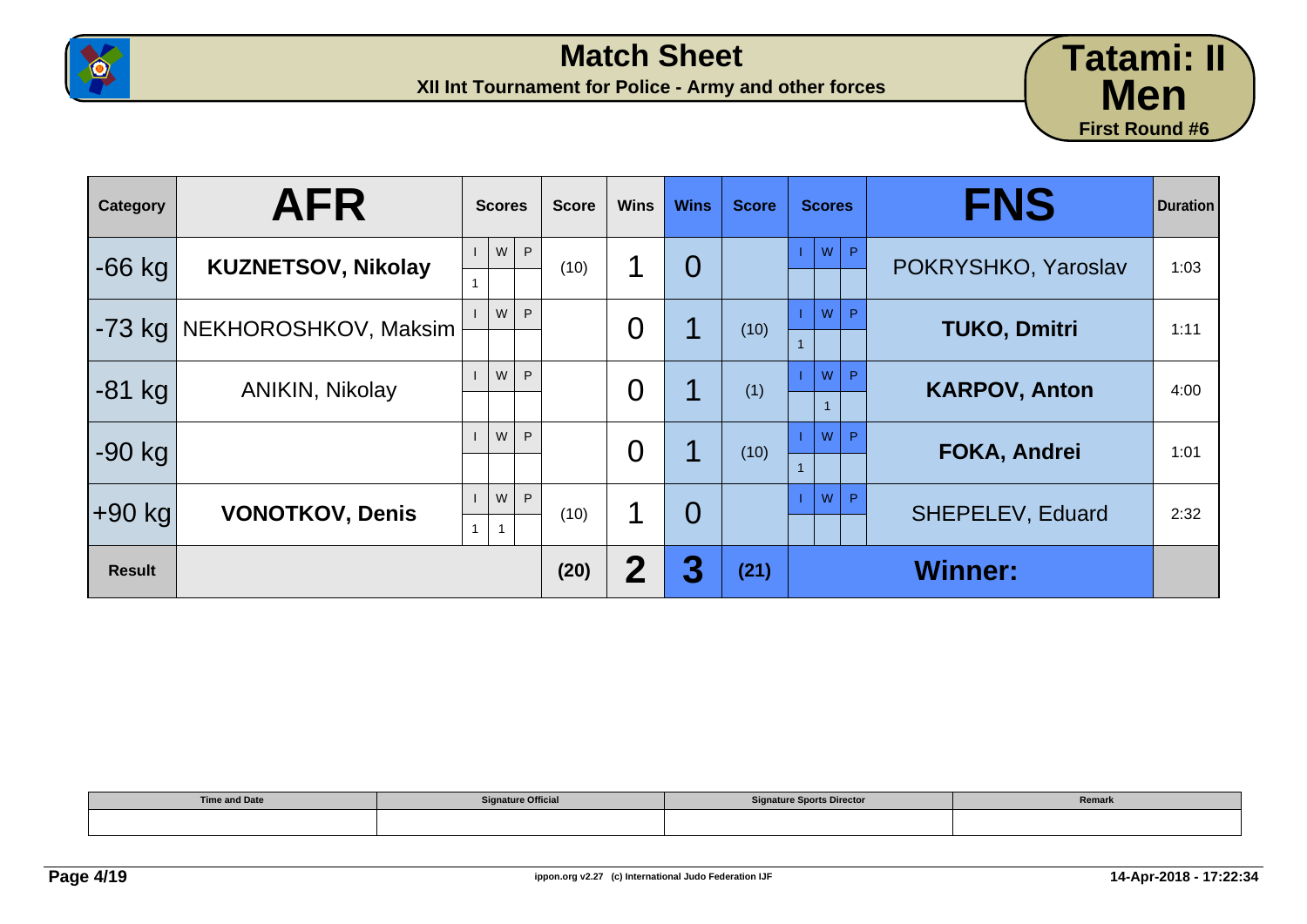



| Category      | <b>VNG</b>              | <b>Scores</b>  | <b>Score</b> | <b>Wins</b> | <b>Wins</b> | <b>Score</b> | <b>Scores</b> | <b>FSO</b>                | <b>Duration</b> |
|---------------|-------------------------|----------------|--------------|-------------|-------------|--------------|---------------|---------------------------|-----------------|
| $-66$ kg      | DIMUKHAMETOV, Anton     | ${\sf W}$<br>P |              | 0           |             | (10)         | W<br>P.<br>1  | NEVOKSHONOV, Gennadiy     | 3:33            |
| 1-73 kg       | VERKHOLANTSEV, Mikhail⊦ | W<br>P         | (10)         | 1           | 0           |              | W<br>P        | <b>BULGAKOV, Aleksey</b>  | 1:58            |
| $-81$ kg      | RAKSHNYA, Ulyan         | W<br>P         | (10)         |             | 0           |              | W             | <b>GRACHEV, Denis</b>     | 3:09            |
| $-90$ kg      | <b>KAZYDUB, Mikhail</b> | W<br>P         | (10)         | 1           | 0           |              | W<br>P        | <b>MAKSIMKIN, Evgeniy</b> | 3:28            |
| $+90$ kg      | <b>GLADKOV, Alexey</b>  | W<br>P         | (10)         | ◀           | 0           |              | W<br>P        | <b>KULIKOV, Sergey</b>    | 2:36            |
| <b>Result</b> | <b>Winner:</b>          |                | (40)         | 4           | и           | (10)         |               |                           |                 |

| <b>Time and Date</b><br>_______ | <b>Signature Official</b> | <b>Signature Sports Director</b> | Remark |
|---------------------------------|---------------------------|----------------------------------|--------|
|                                 |                           |                                  |        |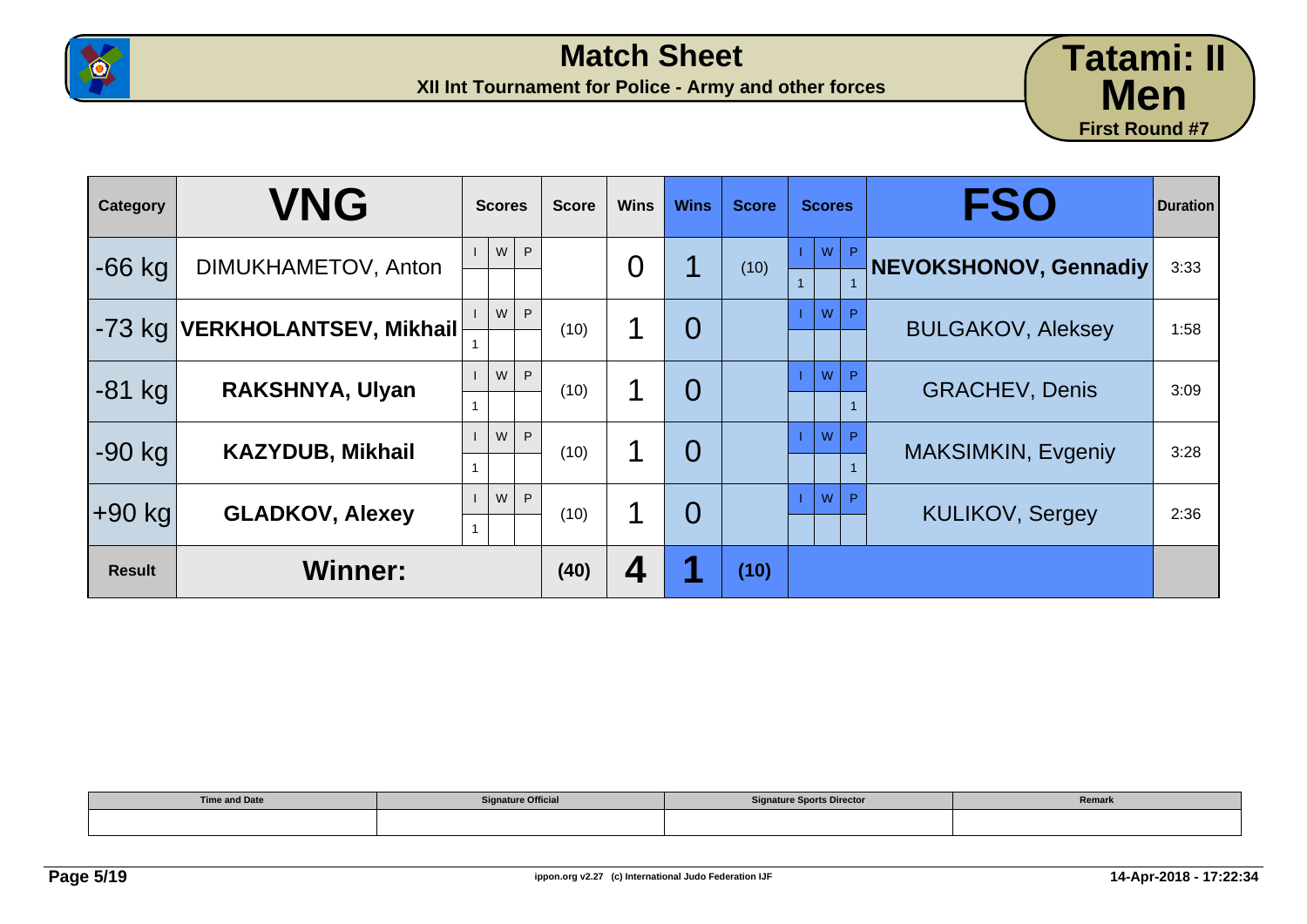



| Category      | <b>FSN</b>                | <b>Scores</b>                                    | <b>Score</b> | <b>Wins</b> | <b>Wins</b>    | <b>Score</b> | <b>Scores</b>            | <b>MCS</b>             | <b>Duration</b> |
|---------------|---------------------------|--------------------------------------------------|--------------|-------------|----------------|--------------|--------------------------|------------------------|-----------------|
| $-66$ kg      | <b>GELMETDINOV, Ramil</b> | ${\sf W}$<br>P<br>$\mathbf{1}$<br>$\overline{1}$ | (1)          |             | $\overline{0}$ |              | W<br>P.                  | MAGAFUROV, Kamil       | 4:00            |
| $-73$ kg      | <b>MUSTAFIN, Maxim</b>    | W<br>P<br>$\mathbf{1}$                           | (1)          | 1           | $\overline{0}$ |              | W                        | AITOV, Ramil           | 4:00            |
| $-81$ kg      | <b>VALKOV, Alexey</b>     | W<br>P                                           | (10)         | 1           | $\overline{0}$ |              | Þ<br>W                   | MURTAZALIEV, Murzkkhan | 4:35            |
| $-90$ kg      | <b>RUMYANTSEV, Pavel</b>  | W<br>P                                           | (10)         | 1           | $\overline{0}$ |              | W<br>P                   | <b>KARASEV, Kirill</b> | 5:49            |
| $+90$ kg      | <b>RENEV, Dmitry</b>      | W<br>P<br>$\mathbf{1}$<br>2                      | (1)          | 1           | $\overline{0}$ |              | W<br>P<br>$\overline{2}$ | <b>SHARYGIN, Ivan</b>  | 5:08            |
| <b>Result</b> | <b>Winner:</b>            |                                                  | (23)         | 5           | 0              | (0)          |                          |                        |                 |

| <b>Time and Date</b><br>. | <b>Signature Official</b> | <b>Signature Sports Director</b> | Remark |
|---------------------------|---------------------------|----------------------------------|--------|
|                           |                           |                                  |        |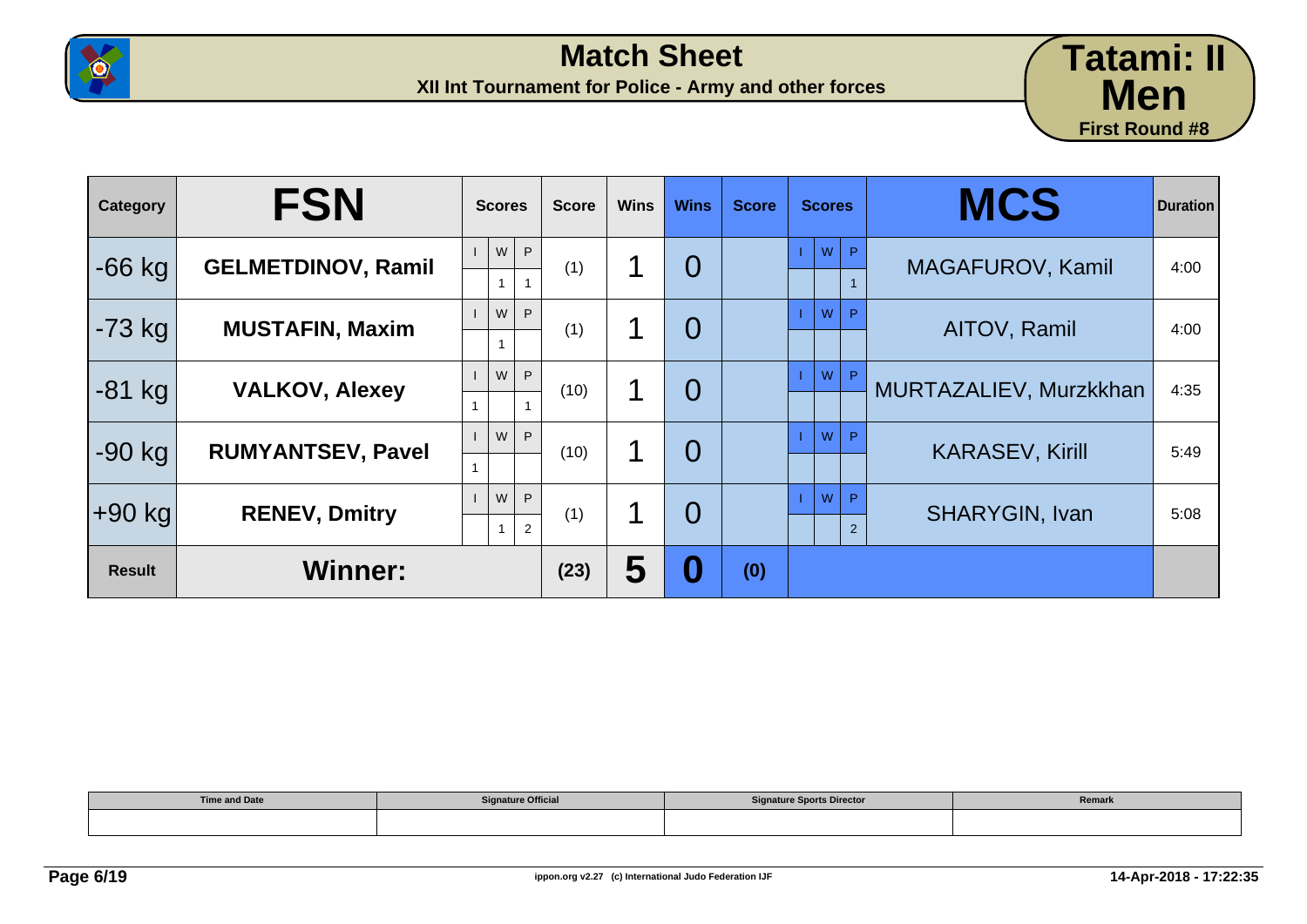



| <b>Category</b> | <b>JPN</b>               | <b>Scores</b>            | <b>Score</b> | <b>Wins</b> | <b>Wins</b>    | <b>Score</b> | <b>Scores</b>           | <b>ESP</b>                   | <b>Duration</b> |
|-----------------|--------------------------|--------------------------|--------------|-------------|----------------|--------------|-------------------------|------------------------------|-----------------|
| $-66$ kg        | <b>SEKINE, Yuichi</b>    | P<br>W<br>$\overline{1}$ | (10)         | 1           | $\overline{0}$ |              | $W$ $P$                 | DIAZ GONZALEZ, Amador        | 3:03            |
| $-73$ kg        | <b>ARAKAKI, Naoya</b>    | P<br>W                   | (10)         | 1           | $\overline{0}$ |              | W<br>P                  | <b>MATEO ARBELO, David</b>   | 1:16            |
| $-81$ kg        | <b>HASHIMOTO, Daigo</b>  | P<br>W                   | (10)         | 1           | $\overline{0}$ |              | W<br>P<br>$\mathcal{P}$ | <b>FLOREZ MOLINA, Jesus</b>  | 3:08            |
| $-90$ kg        | OKUSHIMA, Satoshi        | W<br>P<br>2              | (10)         | 1           | $\overline{0}$ |              | W<br>P<br>2             | DIAZ MIRANDA, Lupicino       | 2:28            |
| $+90$ kg        | <b>KAWAKITA, Daisuke</b> | W<br>P                   | (10)         | 1           | $\overline{0}$ |              | W<br>P                  | <b>SENDON PENA, Santiago</b> | 1:30            |
| <b>Result</b>   | Winner: Japan            |                          | (50)         | 5           | Ō              | (0)          |                         |                              |                 |

| <b>Time and Date</b> | <b>Signature Official</b> | <b>Signature Sports Director</b> | Remark |
|----------------------|---------------------------|----------------------------------|--------|
|                      |                           |                                  |        |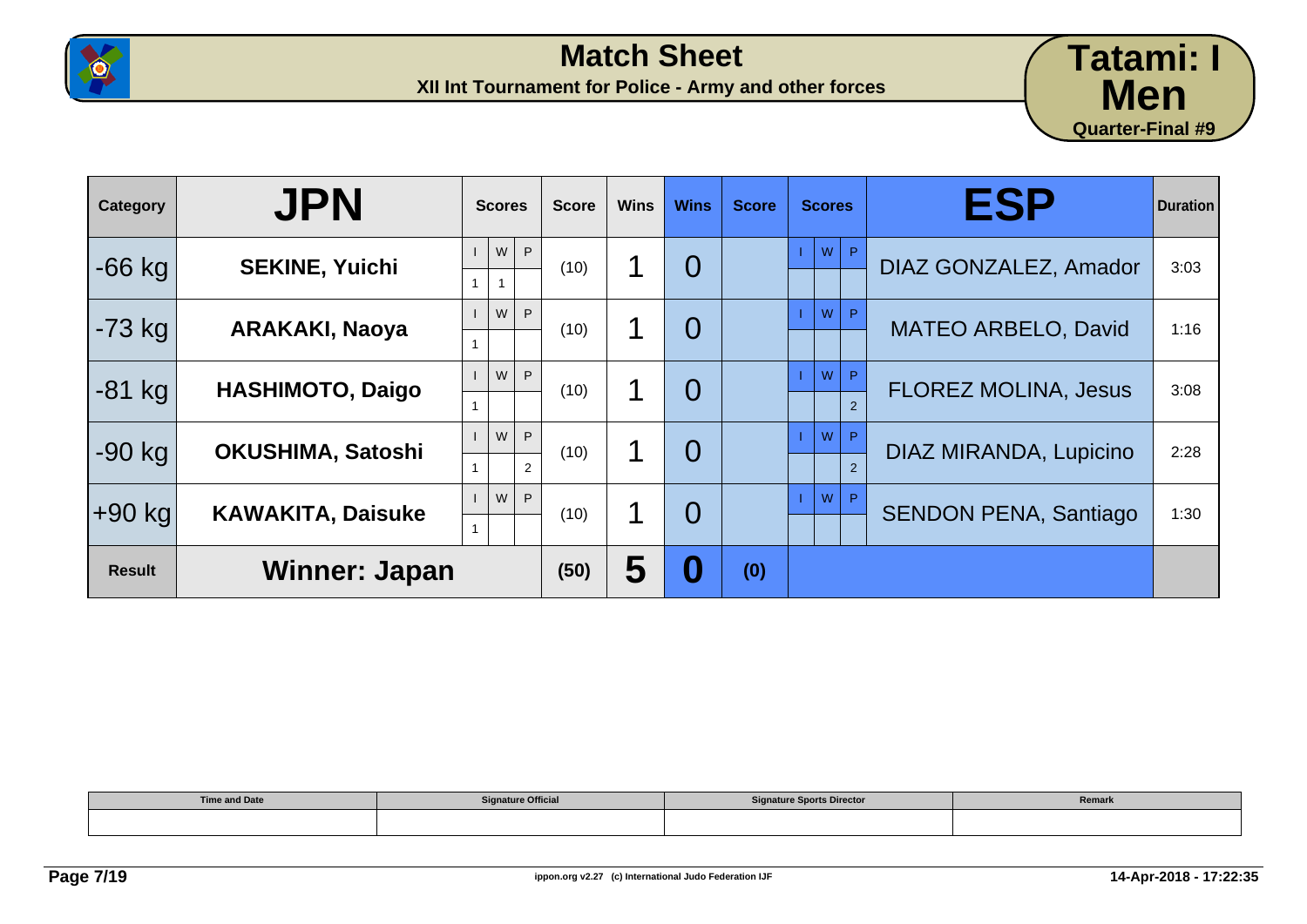



| Category      | <b>BLR</b>                  | <b>Scores</b>          | <b>Score</b> | <b>Wins</b> | <b>Wins</b>    | <b>Score</b> | <b>Scores</b>                         | <b>GER</b>                   | <b>Duration</b> |
|---------------|-----------------------------|------------------------|--------------|-------------|----------------|--------------|---------------------------------------|------------------------------|-----------------|
| $-66$ kg      | <b>NOVIKAU, Siarhei</b>     | P<br>W                 | (10)         | 1           | $\overline{0}$ |              | W<br>$ ~\mathsf{P}$<br>$\overline{2}$ | <b>SERGEEV, Vitaliy</b>      | 2:54            |
| $-73$ kg      | <b>MARUDAU, Aliaksandr</b>  | W<br>P                 | (10)         | 1           | $\overline{0}$ |              | W<br>P                                | <b>STROBEL, Christof</b>     | 2:13            |
| $-81$ kg      | <b>ZHDAN, Siarhei</b>       | W<br>P                 |              | 0           |                | (10)         | P<br>W                                | <b>KUHLKAMP, Marc-Julian</b> | 4:38            |
| $-90$ kg      | <b>STSEPANKOU, Aliaksey</b> | P<br>W<br>2            | (10)         | 1           | $\overline{0}$ |              | W<br>P                                | PRELLWITZ, Timo              | 4:48            |
| +90 kg        | <b>RYBAK, Yury</b>          | W<br>P<br>$\mathbf{1}$ | (10)         | 1           | $\Omega$       |              | W<br>P                                | <b>JAMET, Marcel</b>         | 3:54            |
| <b>Result</b> | <b>Winner: Belarus</b>      |                        | (40)         | 4           |                | (10)         |                                       |                              |                 |

| <b>Time and Date</b> | <b>Signature Official</b> | <b>Signature Sports Director</b> | Remark |
|----------------------|---------------------------|----------------------------------|--------|
|                      |                           |                                  |        |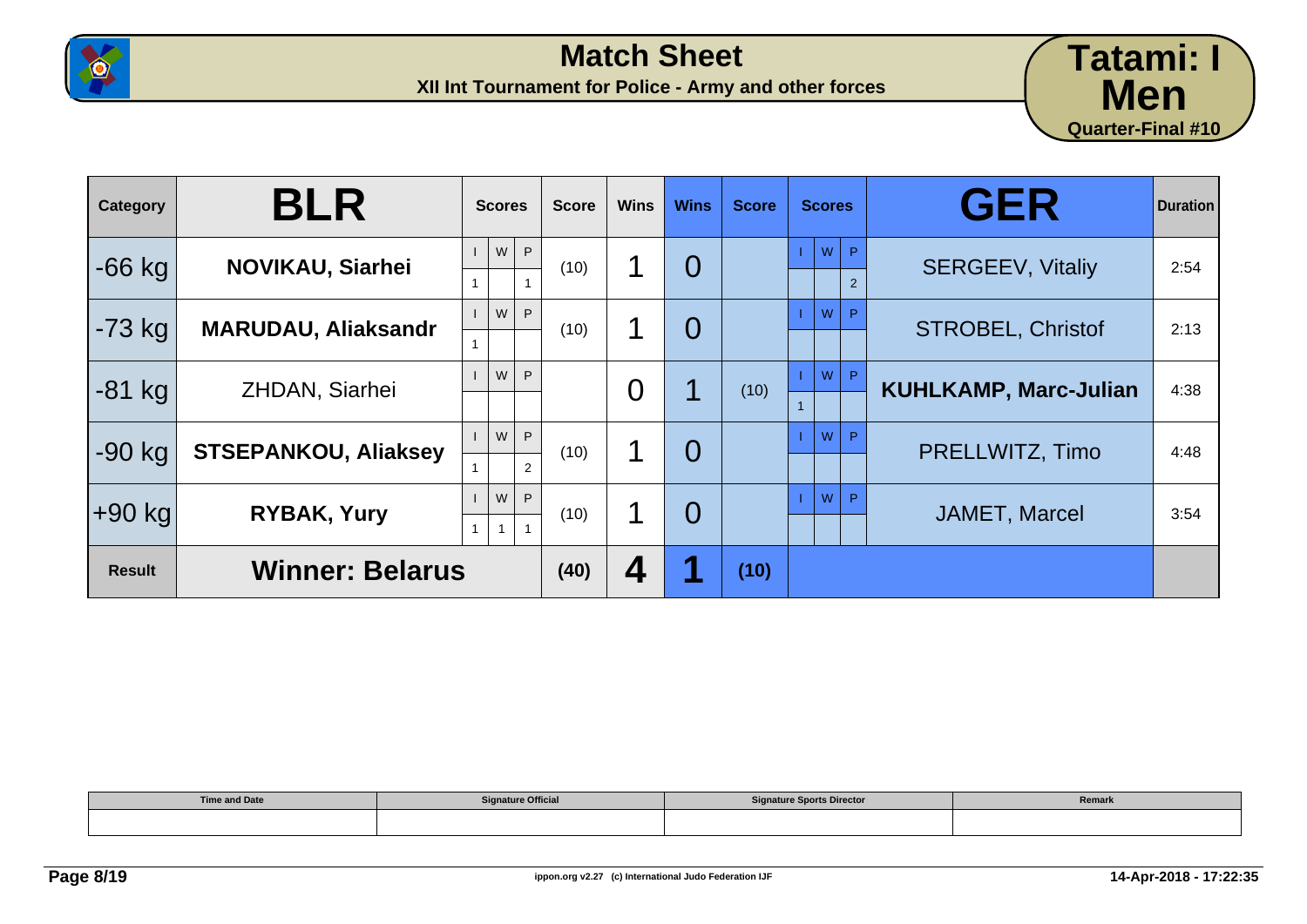



| Category      | <b>MVD</b>               | <b>Scores</b>                  | <b>Score</b> | <b>Wins</b>    | <b>Wins</b>    | <b>Score</b> | <b>Scores</b>                          | <b>FNS</b>               | <b>Duration</b> |
|---------------|--------------------------|--------------------------------|--------------|----------------|----------------|--------------|----------------------------------------|--------------------------|-----------------|
| $-66$ kg      | <b>LEONTEV, Vladimir</b> | P<br>W                         | (10)         | 1              | $\overline{0}$ |              | W<br>P                                 | POKRYSHKO, Yaroslav      | 1:24            |
| $-73$ kg      | KAYTMAZOV, Batradz       | W<br>P                         |              | $\overline{0}$ |                | (10)         | W<br>P<br>$\mathbf{1}$<br>$\mathbf{1}$ | <b>FOMIN, Sergei</b>     | 3:18            |
| $-81$ kg      | <b>BUGA, Maksim</b>      | P<br>${\sf W}$<br>$\mathbf{1}$ | (10)         | 1              | $\overline{0}$ |              | W<br>P                                 | <b>DUDETSKIY, Sergey</b> | 2:06            |
| $-90$ kg      | <b>GUCHAPSHEV, Samir</b> | P<br>W                         | (10)         | 1              | $\overline{O}$ |              | <b>W</b><br>P                          | PETROV, Anton            | 2:13            |
| $+90$ kg      | <b>KHAPTSEV, Artur</b>   | W<br>P                         | (10)         | 1              | $\overline{0}$ |              | W<br>P                                 | MURATOV, Igor            | 1:34            |
| <b>Result</b> | <b>Winner:</b>           |                                | (40)         | 4              |                | (10)         |                                        |                          |                 |

| <b>Time and Date</b> | <b>Signature Official</b> | <b>Signature Sports Director</b> | Remark |
|----------------------|---------------------------|----------------------------------|--------|
|                      |                           |                                  |        |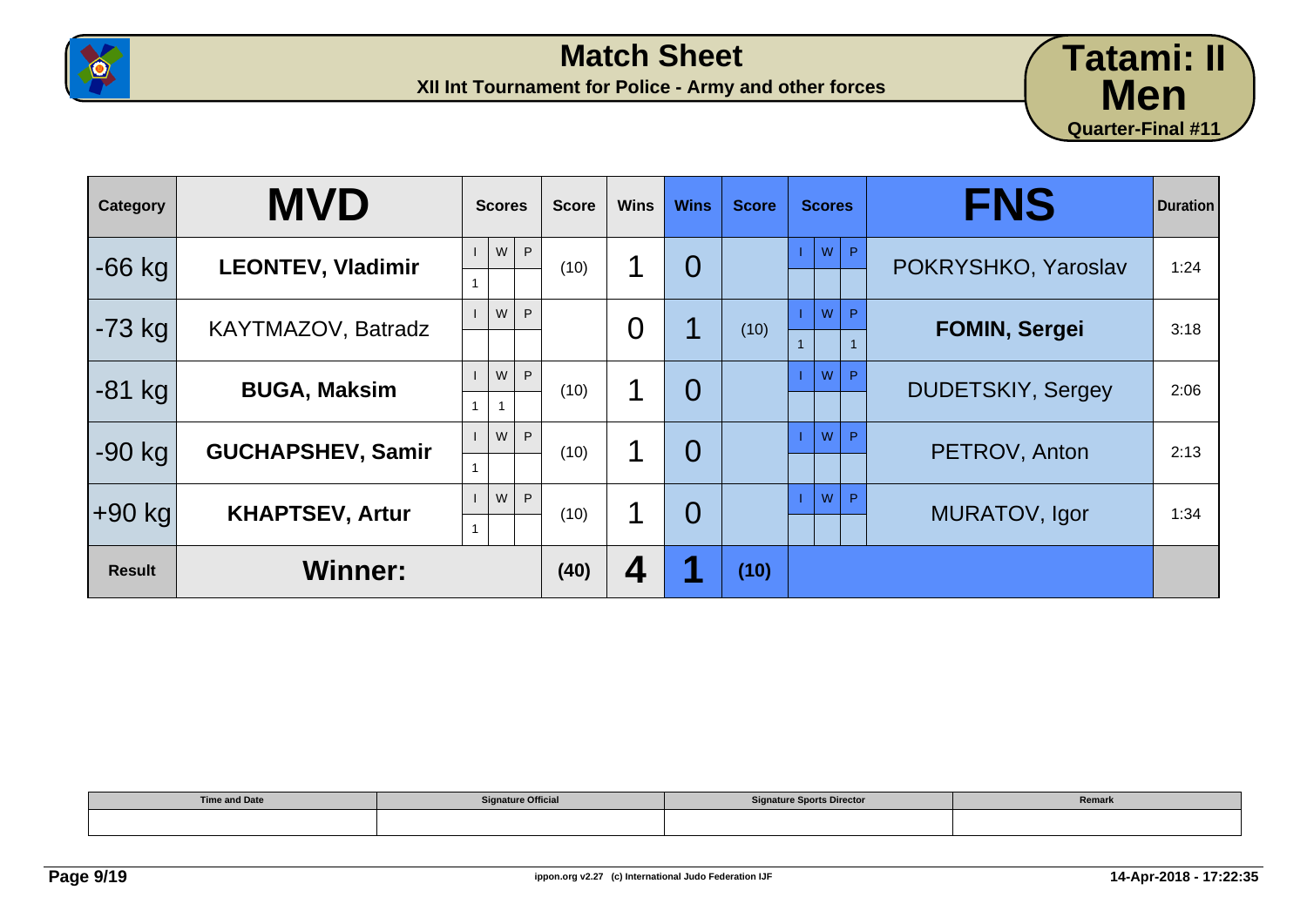



| Category      | <b>VNG</b>                    | <b>Scores</b>     |   | <b>Score</b> | <b>Wins</b> | <b>Wins</b>    | <b>Score</b> | <b>Scores</b> |                                | <b>FSN</b>                | <b>Duration</b> |
|---------------|-------------------------------|-------------------|---|--------------|-------------|----------------|--------------|---------------|--------------------------------|---------------------------|-----------------|
| $-66$ kg      | <b>DIMUKHAMETOV, Anton</b>    | W                 | P | (10)         | 1           | $\overline{0}$ |              |               | $W$ $P$<br>$\overline{2}$      | <b>GELMETDINOV, Ramil</b> | 5:06            |
| $-73$ kg      | <b>VERKHOLANTSEV, Mikhail</b> | W                 | P | (10)         | 1           | $\overline{0}$ |              | W             | $\mathsf{P}$<br>$\overline{2}$ | MESHCHERYAKOV, Sergey     | 3:23            |
| $-81$ kg      | <b>RAKSHNYA, Ulyan</b>        | W<br>$\mathbf{1}$ | P | (1)          | 1           | $\overline{0}$ |              | W             | P<br>$\mathfrak{p}$            | <b>VALKOV, Alexey</b>     | 6:00            |
| $-90$ kg      | <b>KAZYDUB, Mikhail</b>       | W                 | P | (10)         | 1           | $\overline{0}$ |              | W             | P                              | <b>RUMYANTSEV, Pavel</b>  | 1:28            |
| $+90$ kg      | <b>GLADKOV, Alexey</b>        | W                 | P | (10)         | 1           | $\Omega$       |              | W             | P                              | DYAKONOV, Ivan            | 2:46            |
| <b>Result</b> | <b>Winner:</b>                |                   |   | (41)         | 5           | Ō              | (0)          |               |                                |                           |                 |

| <b>Time and Date</b> | <b>Signature Official</b> | <b>Signature Sports Director</b> | Remark |
|----------------------|---------------------------|----------------------------------|--------|
|                      |                           |                                  |        |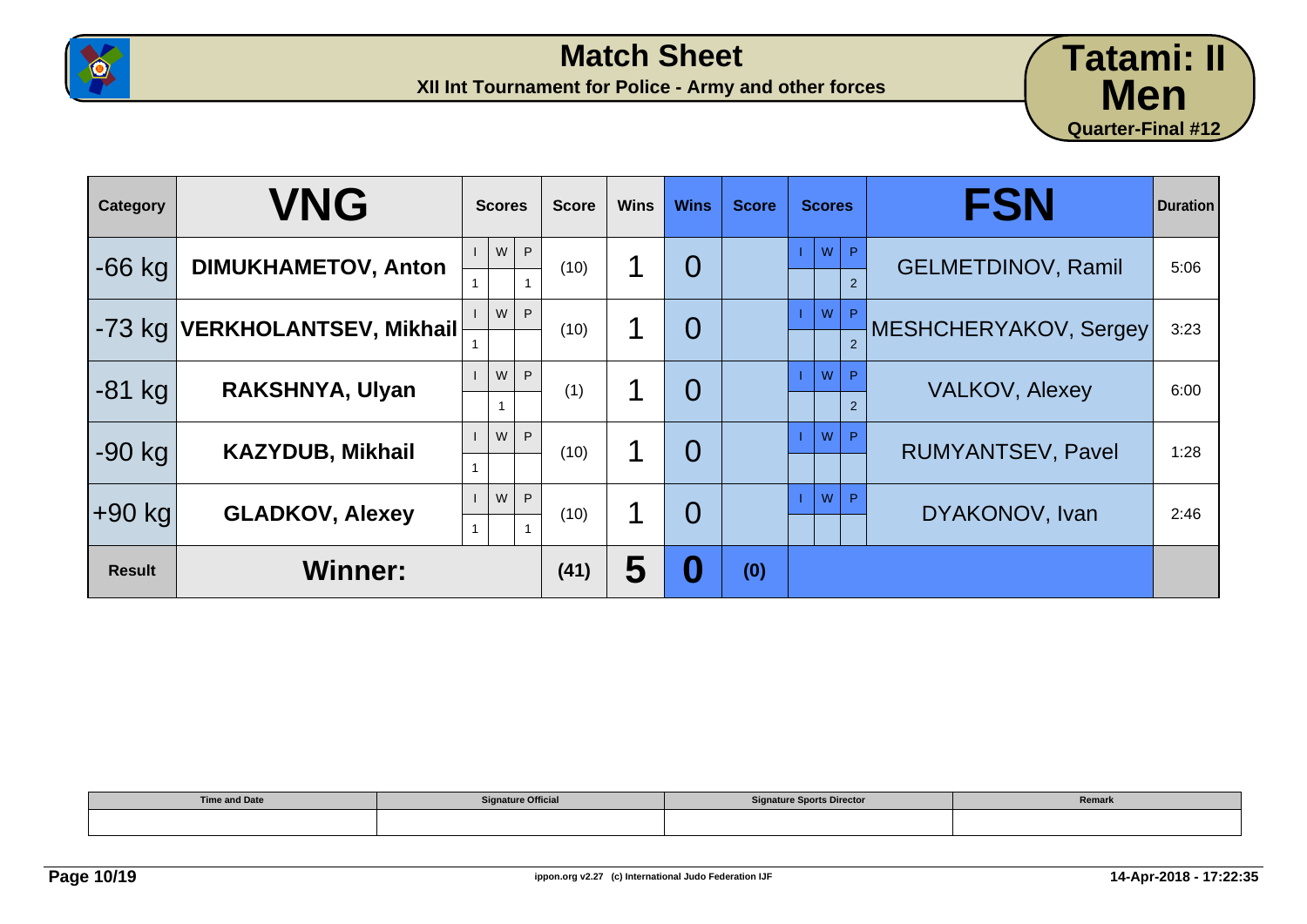



| Category      | <b>CZE</b>              | <b>Scores</b>            | <b>Score</b> | <b>Wins</b>    | <b>Wins</b>    | <b>Score</b> | <b>Scores</b>   | <b>GER</b>                   | <b>Duration</b> |
|---------------|-------------------------|--------------------------|--------------|----------------|----------------|--------------|-----------------|------------------------------|-----------------|
| $-66$ kg      | <b>KRTYAN, Sergei</b>   | W<br>P                   |              | $\overline{0}$ |                | (10)         | ${\sf W}$<br>P. | <b>SERGEEV, Vitaliy</b>      | 2:39            |
| $-73$ kg      | <b>SOTULAR, Lubomir</b> | W<br>P<br>$\overline{2}$ | (10)         | 1              | $\overline{O}$ |              | W<br>P          | <b>STROBEL, Christof</b>     | 3:50            |
| $-81$ kg      | <b>HUBINKA, Martin</b>  | W<br>P                   |              | $\overline{0}$ |                | (10)         | W<br>P          | <b>KUHLKAMP, Marc-Julian</b> | 4:50            |
| $-90$ kg      | <b>VESELY, Tomas</b>    | W<br>P                   |              | $\overline{0}$ |                | (1)          | W<br>P          | <b>PRELLWITZ, Timo</b>       | 4:00            |
| $+90$ kg      | KOBZA, Tomas            | W<br>P                   |              | $\overline{0}$ |                | (10)         | W<br>D          | <b>JAMET, Marcel</b>         | 2:13            |
| <b>Result</b> |                         |                          | (10)         |                |                | (31)         |                 | <b>Winner: Germany</b>       |                 |

| <b>Time and Date</b> | <b>Signature Official</b> | <b>Signature Sports Director</b> | Remark |
|----------------------|---------------------------|----------------------------------|--------|
|                      |                           |                                  |        |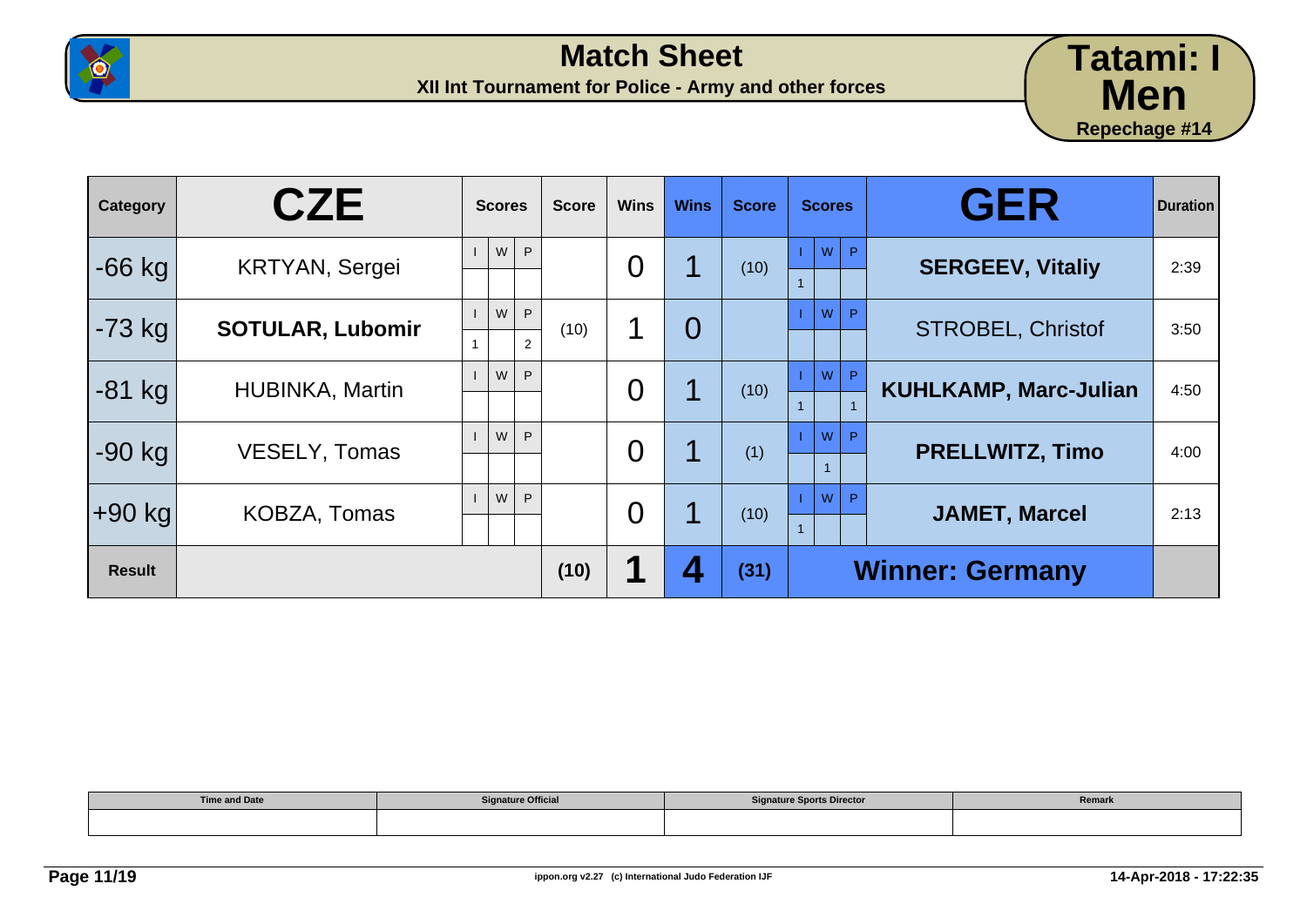



| Category      | <b>FSO</b>               | <b>Scores</b> | <b>Score</b> | <b>Wins</b> | <b>Wins</b> | <b>Score</b> | <b>Scores</b>           | <b>FSN</b>                | <b>Duration</b> |
|---------------|--------------------------|---------------|--------------|-------------|-------------|--------------|-------------------------|---------------------------|-----------------|
| $-66$ kg      | <b>BOCHAROV, Sergey</b>  | W<br>P        |              | 0           |             | (10)         | W<br>P.<br>2            | <b>GELMETDINOV, Ramil</b> | 5:14            |
| $-73$ kg      | <b>MERENKOV, Valeriy</b> | W<br>P        | (10)         | 1           | 0           |              | W<br>P                  | MESHCHERYAKOV, Sergey     | 4:15            |
| $-81$ kg      | <b>GRACHEV, Denis</b>    | W<br>P        |              | 0           |             | (1)          | W<br>P<br>$\mathcal{P}$ | <b>VALKOV, Alexey</b>     | 4:00            |
| $-90$ kg      | MAKSIMKIN, Evgeniy       | W<br>P        |              | 0           |             | (1)          | W<br>P.<br>2            | <b>RUMYANTSEV, Pavel</b>  | 4:30            |
| ∣+90 kg       | <b>MIKHALEV, Aleksey</b> | W<br>P        |              | 0           |             | (10)         | W<br>P<br>2             | <b>RENEV, Dmitry</b>      | 5:15            |
| <b>Result</b> |                          |               | (10)         |             |             | (22)         |                         | <b>Winner:</b>            |                 |

| <b>Time and Date</b> | <b>Signature Official</b> | <b>Signature Sports Director</b> | Remark |
|----------------------|---------------------------|----------------------------------|--------|
|                      |                           |                                  |        |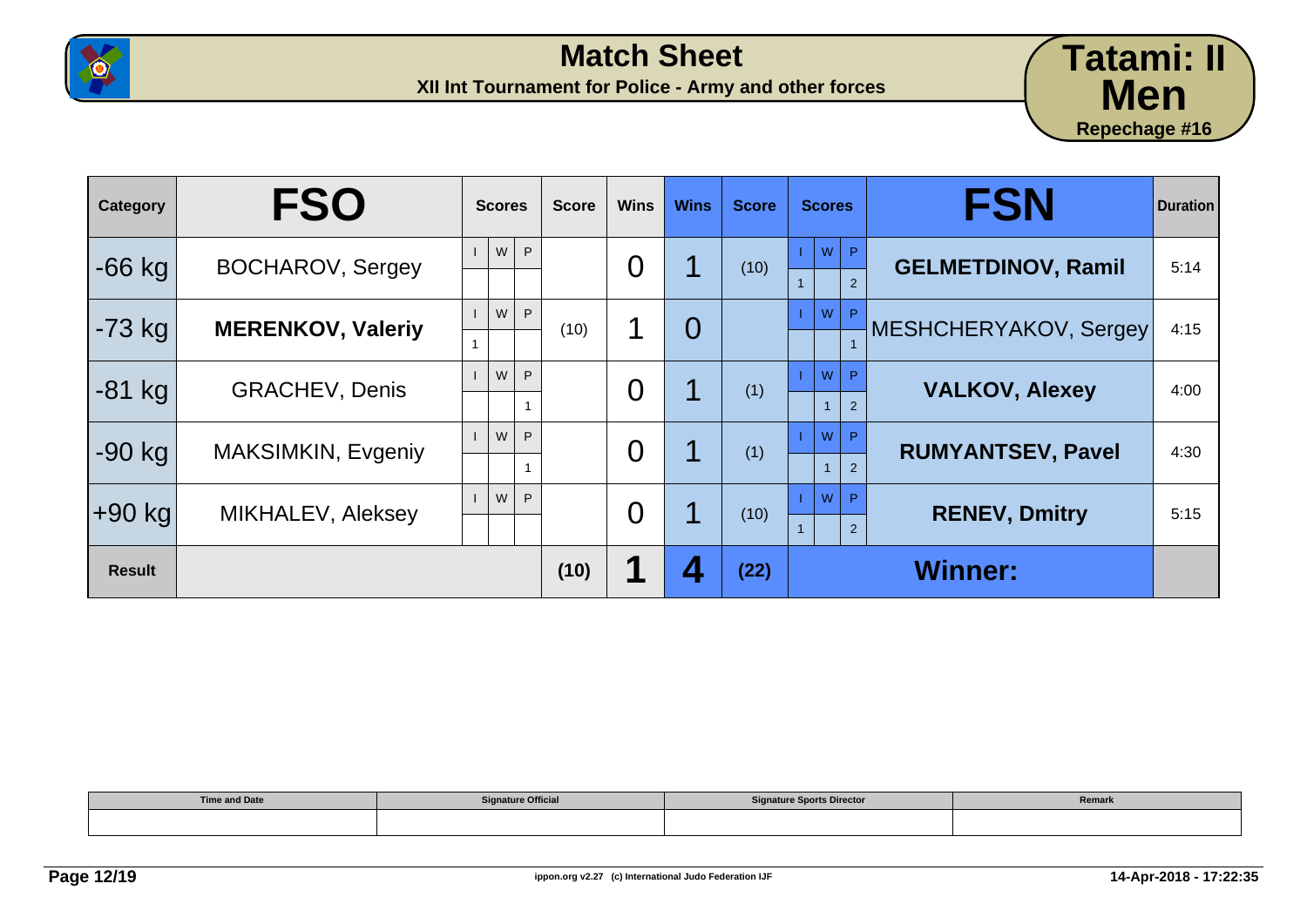



| Category      | <b>JPN</b>               | <b>Scores</b>                  | <b>Score</b> | <b>Wins</b>    | <b>Wins</b>    | <b>Score</b> | <b>Scores</b>            | <b>BLR</b>                  | <b>Duration</b> |
|---------------|--------------------------|--------------------------------|--------------|----------------|----------------|--------------|--------------------------|-----------------------------|-----------------|
| $-66$ kg      | <b>SEKINE, Yuichi</b>    | P<br>${\sf W}$<br>$\mathbf{1}$ | (1)          | 1              | $\overline{0}$ |              | <b>P</b><br>W            | NOVIKAU, Siarhei            | 4:00            |
| $-73$ kg      | ARAKAKI, Naoya           | W<br>P                         |              | $\overline{0}$ |                | (1)          | W<br>P<br>2              | <b>MARUDAU, Aliaksandr</b>  | 4:00            |
| $-81$ kg      | <b>HASHIMOTO, Daigo</b>  | P<br>W                         | (10)         | 1              | $\overline{0}$ |              | W<br>P                   | YARASHEVICH, Yauheni        | 2:47            |
| $-90$ kg      | OKUSHIMA, Satoshi        | W<br>P                         |              | $\overline{0}$ |                | (10)         | W<br>P<br>$\overline{2}$ | <b>STSEPANKOU, Aliaksey</b> | 6:31            |
| ∣+90 kg       | <b>KAWAKITA, Daisuke</b> | W<br>P                         |              | $\overline{0}$ |                | (10)         | W<br>P                   | <b>RYBAK, Yury</b>          | 2:09            |
| <b>Result</b> |                          |                                | (11)         | 2              | 3              | (21)         |                          | <b>Winner: Belarus</b>      |                 |

| <b>Time and Date</b> | <b>Signature Official</b> | <b>Signature Sports Director</b> | Remark |
|----------------------|---------------------------|----------------------------------|--------|
|                      |                           |                                  |        |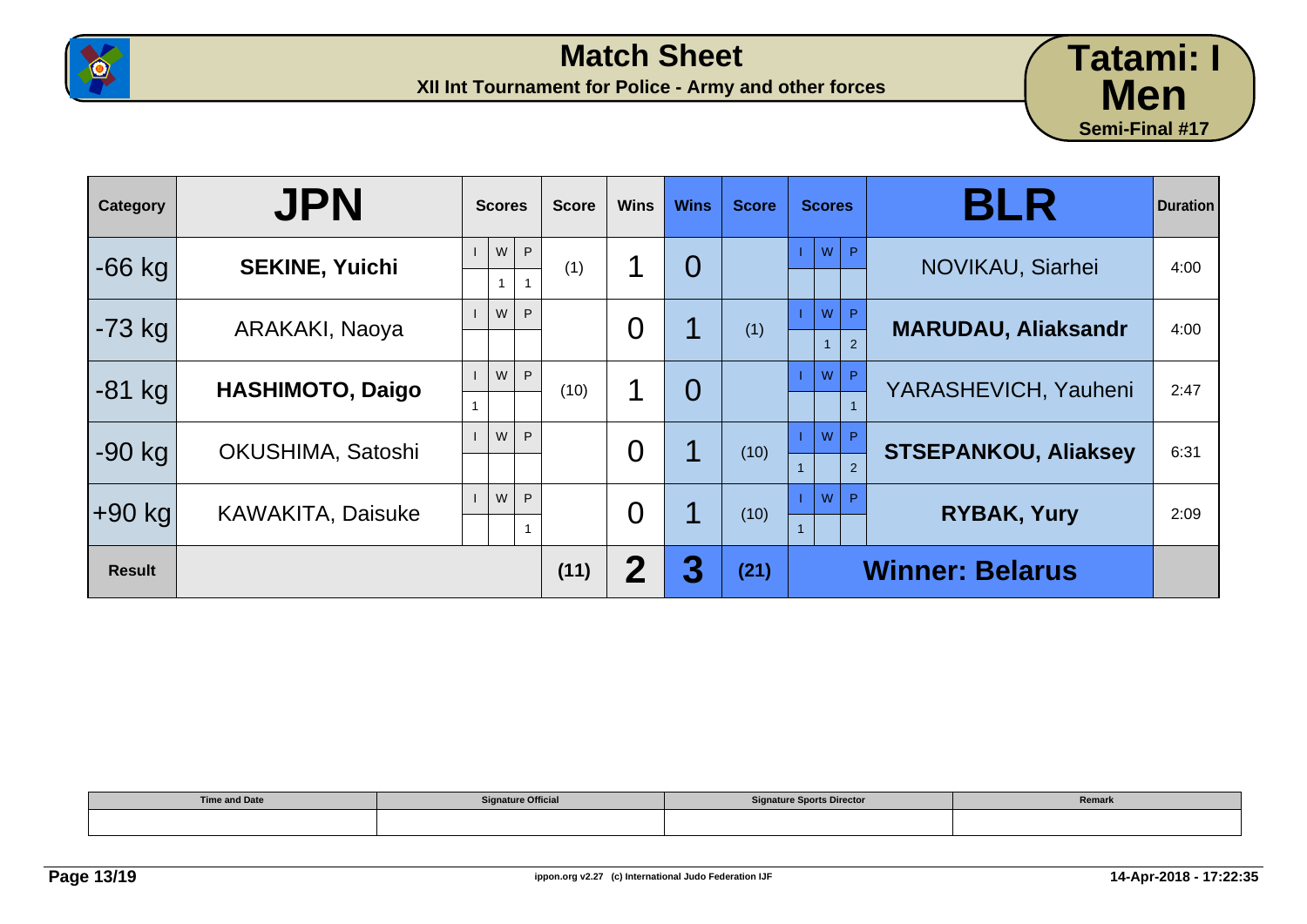



| <b>Category</b> | <b>MVD</b>               | <b>Scores</b> | <b>Score</b> | <b>Wins</b>    | <b>Wins</b>    | <b>Score</b> | <b>Scores</b>     | <b>VNG</b>                    | <b>Duration</b> |
|-----------------|--------------------------|---------------|--------------|----------------|----------------|--------------|-------------------|-------------------------------|-----------------|
| $-66$ kg        | <b>LEONTEV, Vladimir</b> | W<br>P.       | (10)         | 1              | $\overline{0}$ |              | w<br>$\mathsf{P}$ | DIMUKHAMETOV, Anton           | 2:25            |
| $-73$ kg        | <b>BEKULOV, Roman</b>    | W<br>P        | (10)         | 1              | $\overline{0}$ |              | W<br>$\mathsf{P}$ | <b>VERKHOLANTSEV, Mikhail</b> | 3:08            |
| $-81$ kg        | <b>BUGA, Maksim</b>      | W<br>P        |              | 0              |                | (10)         | W<br>D            | <b>RAKSHNYA, Ulyan</b>        | 4:00            |
| $-90$ kg        | <b>GUCHAPSHEV, Samir</b> | P.<br>W       | (10)         | 1              | $\overline{0}$ |              | W<br>D            | <b>KAZYDUB, Mikhail</b>       | 3:45            |
| $+90$ kg        | <b>KHAPTSEV, Artur</b>   | W<br>P        |              | $\overline{0}$ |                | (1)          | W<br>$\Box$       | <b>GLADKOV, Alexey</b>        | 4:00            |
| <b>Result</b>   | <b>Winner:</b>           |               | (30)         | 3              | 2              | (11)         |                   |                               |                 |

| <b>Time and Date</b> | <b>Signature Official</b> | <b>Signature Sports Director</b> | Remark |
|----------------------|---------------------------|----------------------------------|--------|
|                      |                           |                                  |        |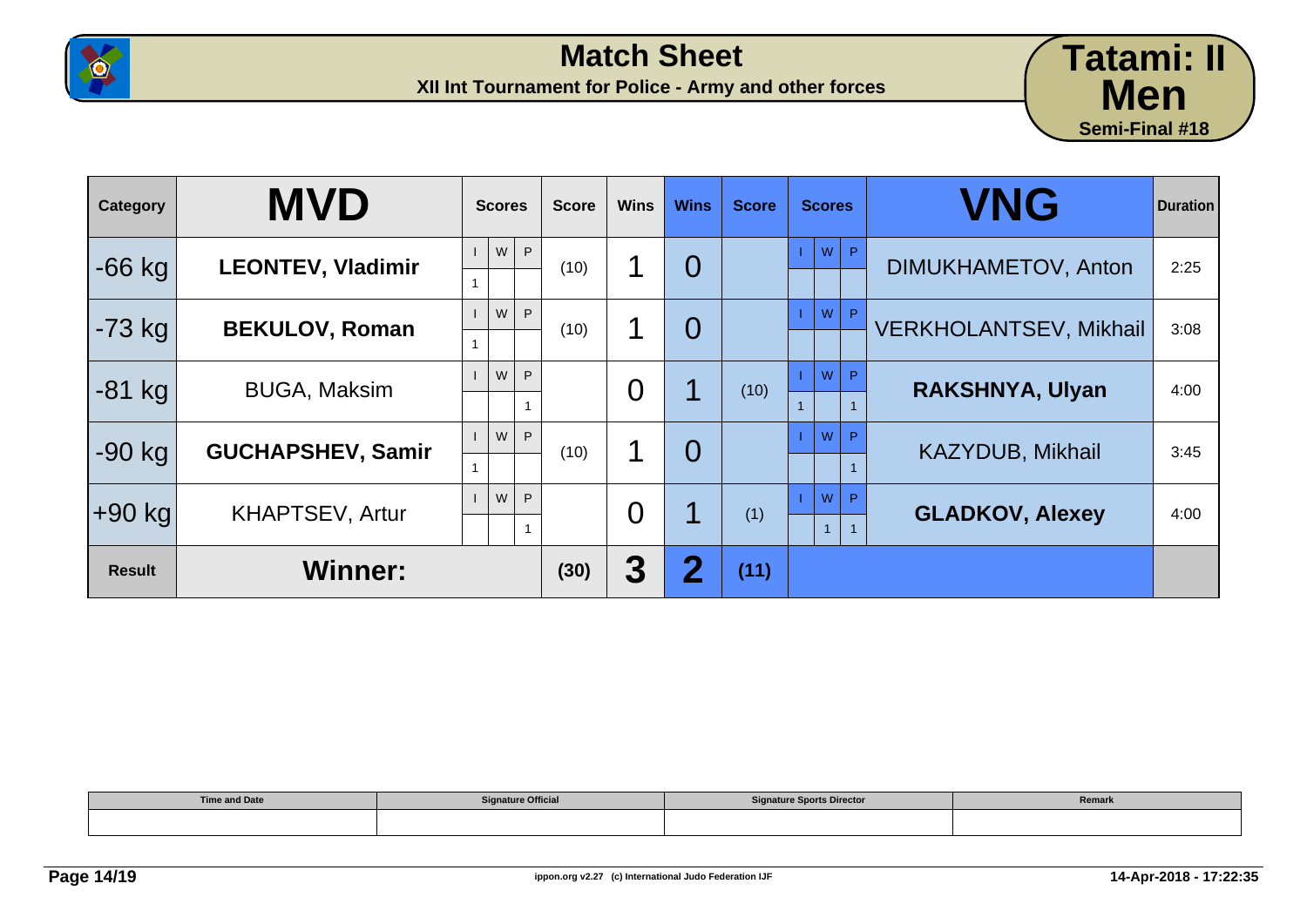



| Category      | <b>ESP</b>                        | <b>Scores</b>          | <b>Score</b> | <b>Wins</b>    | <b>Wins</b>    | <b>Score</b> | <b>Scores</b>            | <b>GER</b>                   | <b>Duration</b> |
|---------------|-----------------------------------|------------------------|--------------|----------------|----------------|--------------|--------------------------|------------------------------|-----------------|
| $-66$ kg      | <b>DIAZ GONZALEZ, Amador</b>      | P<br>W                 | (10)         | 1              | $\overline{0}$ |              | W<br>P                   | <b>SERGEEV, Vitaliy</b>      | 3:54            |
| $-73$ kg      | <b>MATEO ARBELO, David</b>        | W<br>P                 |              | O              |                | (10)         | W<br>P<br>$\overline{2}$ | <b>STROBEL, Christof</b>     | 4:30            |
|               | -81 kg JIMENEZ BELOSO, Pablo Jose | P<br>W<br>$\mathbf{1}$ | (1)          | $\overline{0}$ |                | (10)         | W<br>P                   | <b>KUHLKAMP, Marc-Julian</b> | 3:03            |
| $-90$ kg      | DIAZ MIRANDA, Lupicino            | W<br>P.                |              | $\overline{0}$ |                | (10)         | W<br><b>P</b>            | <b>PRELLWITZ, Timo</b>       | 2:34            |
| +90 kg        | <b>SENDON PENA, Santiago</b>      | P<br>W                 |              | O              |                | (10)         | W<br>P                   | <b>JAMET, Marcel</b>         | 1:24            |
| <b>Result</b> |                                   |                        | (11)         |                |                | (40)         | <b>Winner: Germany</b>   |                              |                 |

| <b>Time and Date</b> | <b>Signature Official</b> | <b>Signature Sports Director</b> | Remark |
|----------------------|---------------------------|----------------------------------|--------|
|                      |                           |                                  |        |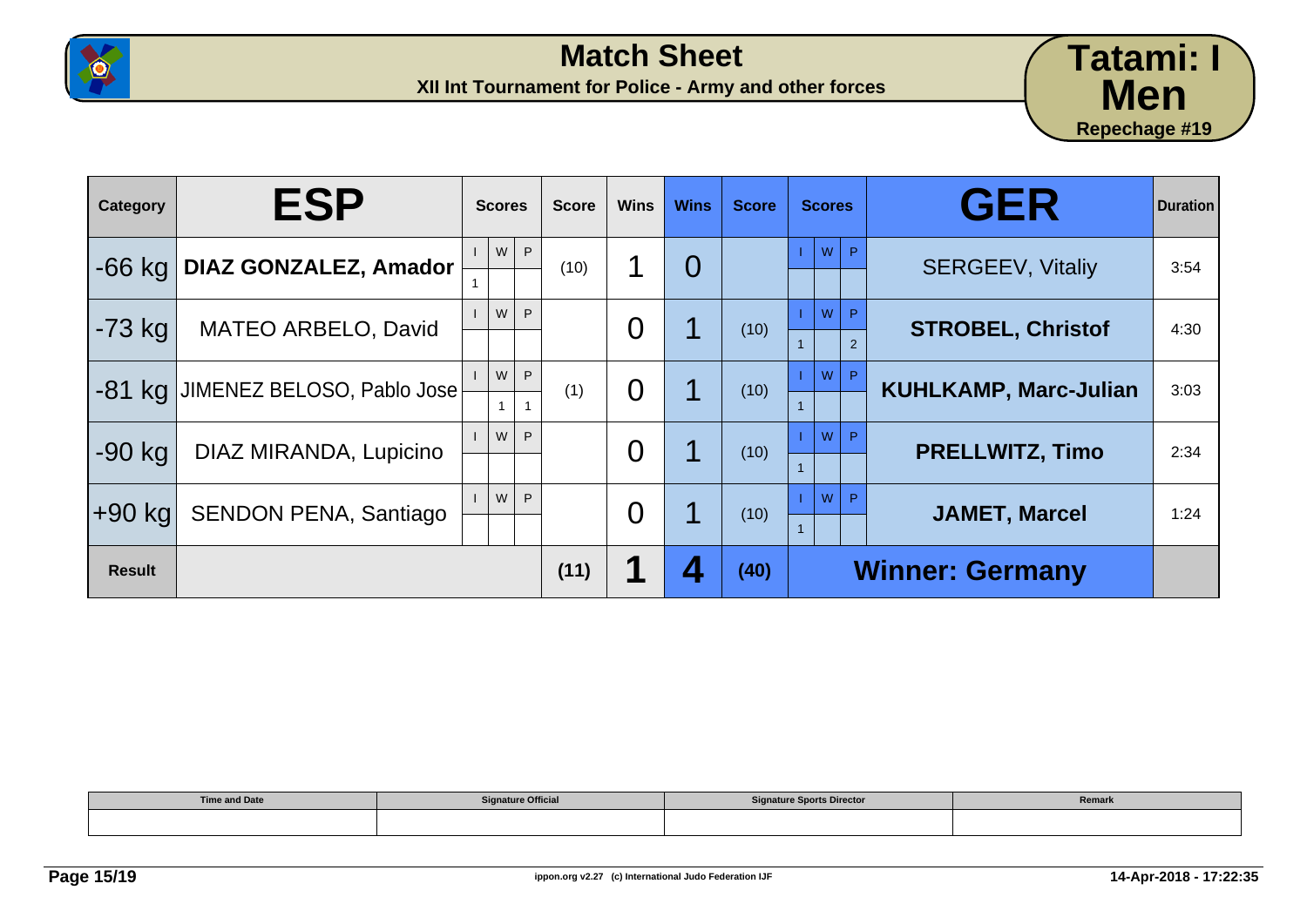



| Category      | <b>FNS</b>           | <b>Scores</b>          | <b>Score</b> | <b>Wins</b> | <b>Wins</b>    | <b>Score</b> | <b>Scores</b> | <b>FSN</b>                | <b>Duration</b> |
|---------------|----------------------|------------------------|--------------|-------------|----------------|--------------|---------------|---------------------------|-----------------|
| $-66$ kg      | ABLYAZOV, Dinar      | W<br>P                 |              | 0           |                | (10)         | W<br>P        | <b>GELMETDINOV, Ramil</b> | 2:29            |
| $-73$ kg      | <b>TUKO, Dmitri</b>  | W<br>P<br>$\mathbf{1}$ | (1)          | ◀           | $\overline{0}$ |              | W<br>P        | <b>MUSTAFIN, Maxim</b>    | 4:54            |
| $-81$ kg      | <b>KARPOV, Anton</b> | W<br>P                 | (10)         |             | $\overline{0}$ |              | W<br>P<br>2   | <b>SILDUSHKIN, Ivan</b>   | 3:13            |
| $-90$ kg      | <b>FOKA, Andrei</b>  | W<br>P                 | (10)         | 1           | $\overline{0}$ |              | W<br>P<br>2   | <b>SALMIN, Andrey</b>     | 5:20            |
| $+90$ kg      | SHEPELEV, Eduard     | W<br>P                 |              | 0           |                | (10)         | W<br>P        | <b>RENEV, Dmitry</b>      | 2:25            |
| <b>Result</b> | <b>Winner:</b>       |                        | (21)         | 3           | $\bf{2}$       | (20)         |               |                           |                 |

| <b>Time and Date</b> | <b>Signature Official</b> | ature Sports Director<br>C <sub>1</sub> | Remark |
|----------------------|---------------------------|-----------------------------------------|--------|
|                      |                           |                                         |        |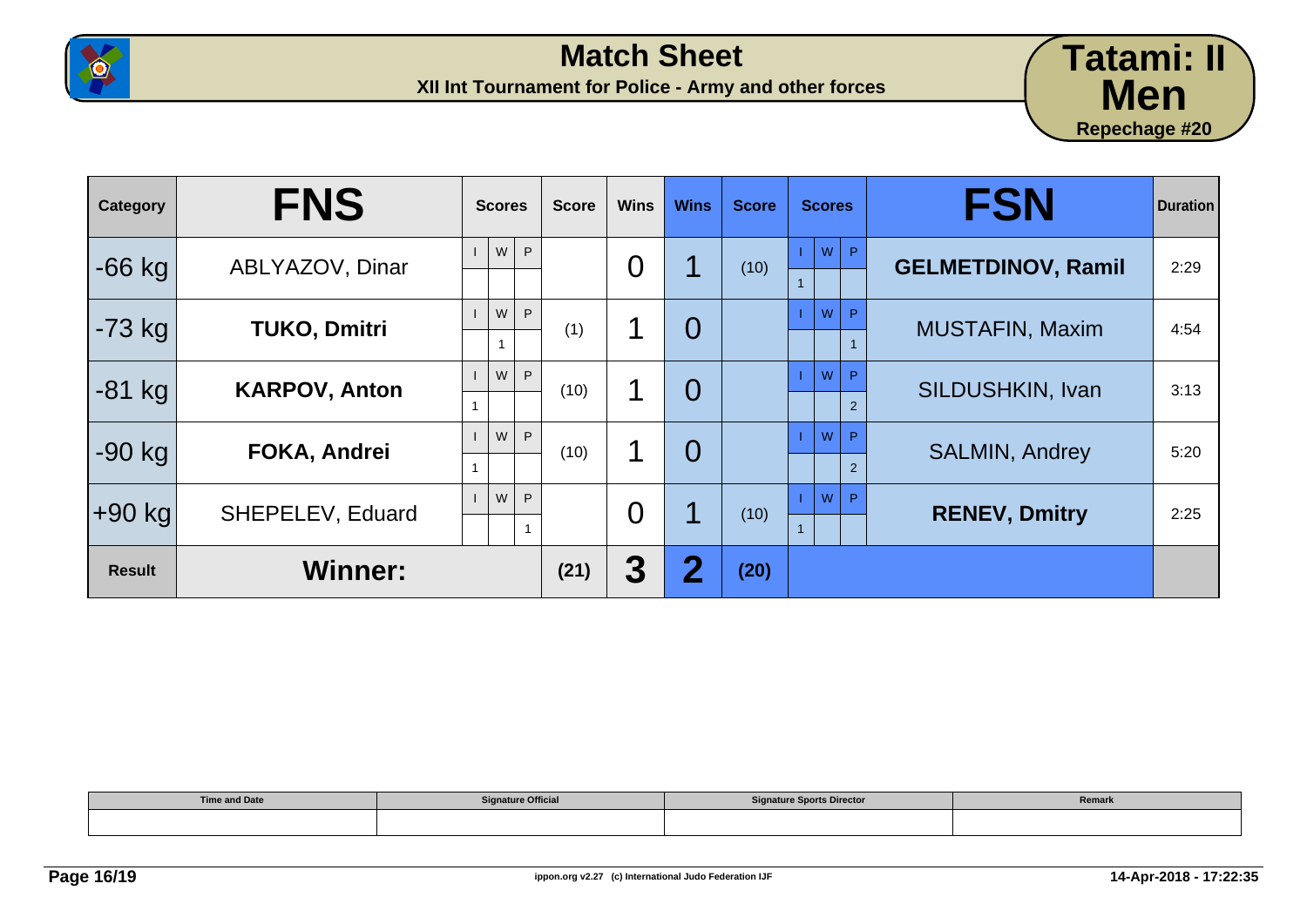



| Category      | <b>GER</b>               | <b>Scores</b>            | <b>Score</b> | <b>Wins</b>    | <b>Wins</b> | <b>Score</b> | <b>Scores</b>                            | <b>JPN</b>               | <b>Duration</b> |
|---------------|--------------------------|--------------------------|--------------|----------------|-------------|--------------|------------------------------------------|--------------------------|-----------------|
| $-66$ kg      | <b>SERGEEV, Vitaliy</b>  | W<br>P                   |              | $\overline{0}$ |             | (10)         | W<br>P.                                  | <b>SEKINE, Yuichi</b>    | 2:14            |
| $-73$ kg      | <b>STROBEL, Christof</b> | W<br>P.                  |              | $\overline{0}$ |             | (10)         | W<br>P                                   | <b>ARAKAKI, Naoya</b>    | 1:17            |
| $-81$ kg      | KUHLKAMP, Marc-Julian    | W<br>P<br>$\overline{2}$ |              | $\overline{0}$ |             | (10)         | W<br>P                                   | <b>HASHIMOTO, Daigo</b>  | 4:43            |
| $-90$ kg      | PRELLWITZ, Timo          | W<br>P                   |              | $\overline{0}$ |             | (10)         | W<br>P                                   | OKUSHIMA, Satoshi        | 3:02            |
| $+90$ kg      | JAMET, Marcel            | W<br>P.                  |              | $\overline{0}$ |             | (10)         | W<br>P<br>$\mathbf{1}$<br>$\overline{1}$ | <b>KAWAKITA, Daisuke</b> | 3:31            |
| <b>Result</b> |                          |                          | (0)          | 0              | 5           | (50)         |                                          | <b>Winner: Japan</b>     |                 |

| <b>Time and Date</b> | <b>Signature Official</b> | <b>Signature Sports Director</b> | Remark |
|----------------------|---------------------------|----------------------------------|--------|
|                      |                           |                                  |        |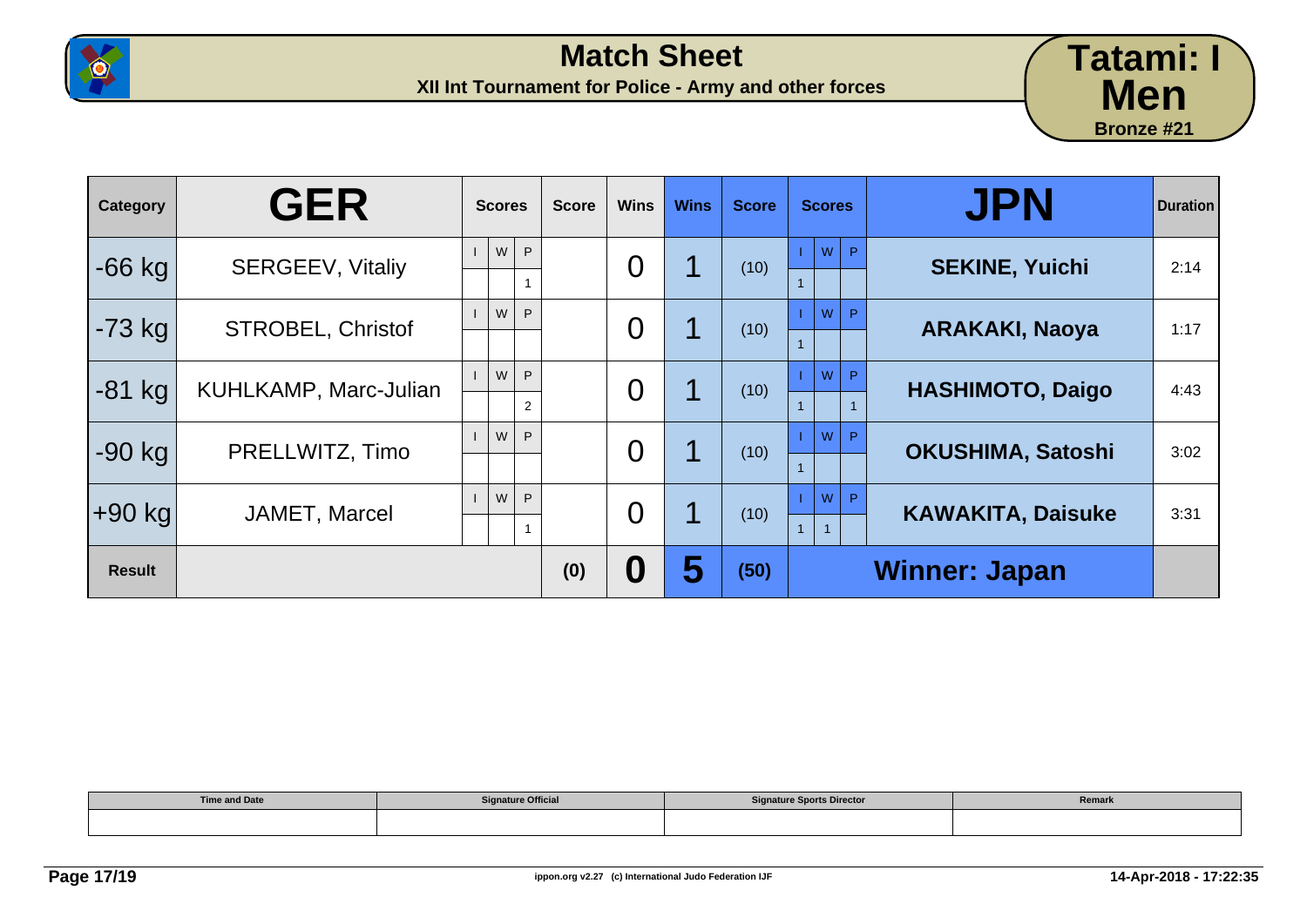



| Category      | <b>FNS</b>              | <b>Scores</b>                 | <b>Score</b> | <b>Wins</b>    | <b>Wins</b>    | <b>Score</b> | <b>Scores</b>                       | <b>VNG</b>                    | <b>Duration</b> |
|---------------|-------------------------|-------------------------------|--------------|----------------|----------------|--------------|-------------------------------------|-------------------------------|-----------------|
| $-66$ kg      | ABLYAZOV, Dinar         | W<br>P                        |              | 0              |                | (10)         | W<br>$\mathsf{P}$<br>$\overline{1}$ | <b>DIMUKHAMETOV, Anton</b>    | 1:48            |
| $-73$ kg      | <b>TUKO, Dmitri</b>     | W<br>P<br>$\overline{2}$      |              | $\overline{0}$ |                | (1)          | W<br>P.<br>$\mathbf{1}$             | <b>VERKHOLANTSEV, Mikhail</b> | 5:26            |
| $-81$ kg      | <b>KARPOV, Anton</b>    | W<br>P<br>2<br>$\overline{1}$ | (1)          | 1              | $\overline{0}$ |              | W<br>P<br>$\mathcal{P}$             | RAKSHNYA, Ulyan               | 7:06            |
| $-90$ kg      | FOKA, Andrei            | W<br>P<br>$\overline{2}$      |              | 0              |                | (1)          | W<br>P<br>2                         | <b>KAZYDUB, Mikhail</b>       | 5:07            |
| $+90$ kg      | <b>SHEPELEV, Eduard</b> | W<br>P                        |              | 0              |                | (10)         | W<br>P                              | <b>KHORPYAKOV, Oleg</b>       | 1:57            |
| <b>Result</b> |                         |                               | (1)          | 1              | $\mathbf{Z}$   | (22)         |                                     | <b>Winner:</b>                |                 |

| <b>Time and Date</b> | <b>Signature Official</b> | <b>Signature Sports Director</b> | Remark |
|----------------------|---------------------------|----------------------------------|--------|
|                      |                           |                                  |        |